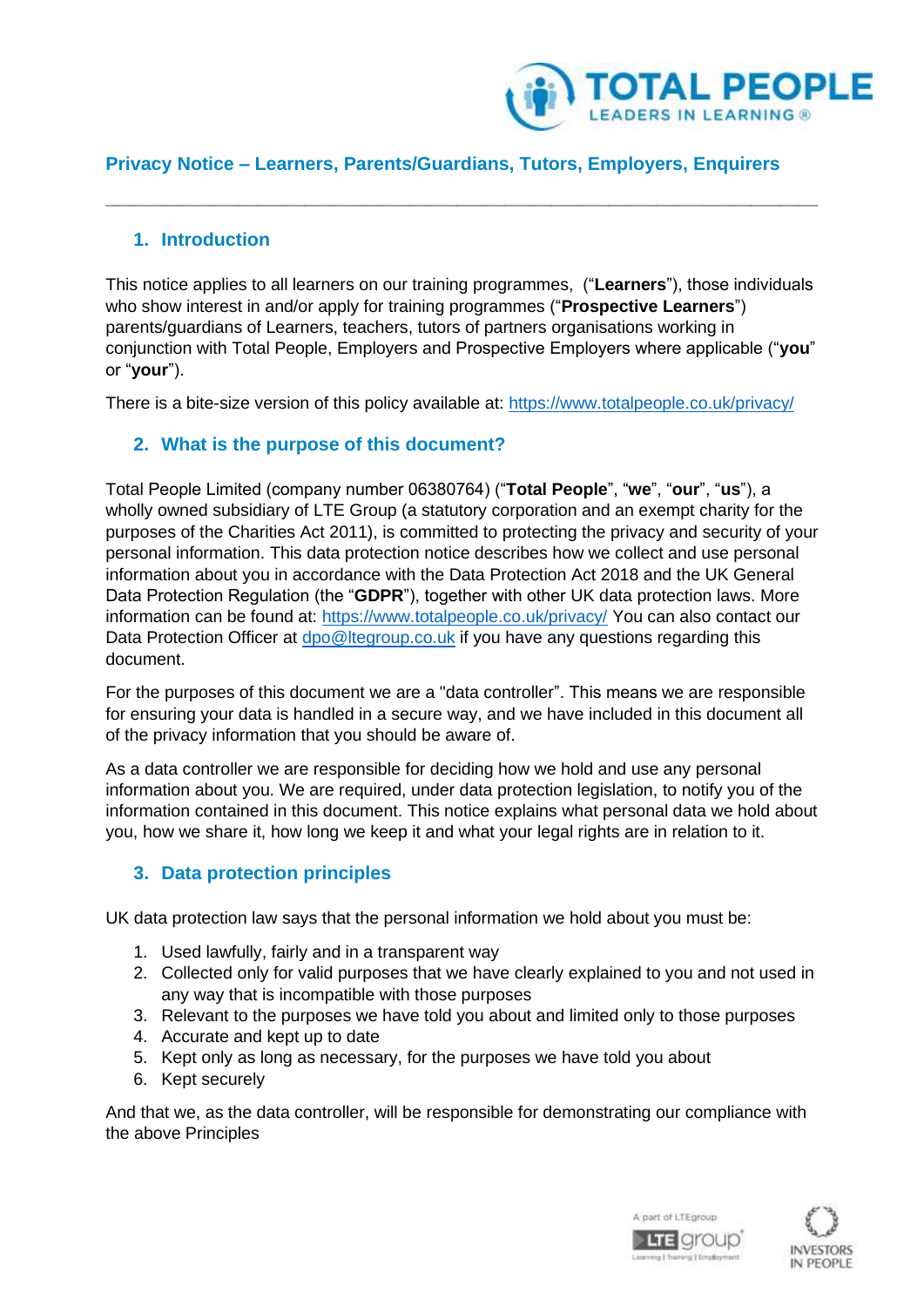

# <span id="page-1-0"></span>**4. The kind of information we hold about you**

Personal data, or personal information, means any information about an individual from which that person can be identified. It does not include data where the identity has been removed (anonymous data).

There are **special categories** of more sensitive personal data which require a higher level of protection, such as, race, ethnicity, religious or philosophical beliefs, health, sexual orientation, etc.

The categories of personal information that we may collect, store, and use about you include:

### **Learners**

- Personal contact details, e.g. name, title, address, telephone number, and personal email address
- Date of birth
- **Gender**
- Next of kin/emergency contact information
- National Insurance number
- Bank account details and tax status information
- Employment status
- Household situation
- Unique learner number
- Photo identification
- CCTV images
- Household situation

### **Prospective Learners (Applicants)**

- Name
- Email address
- Data of birth
- Gender
- Address
- Telephone number
- Qualifications
- Previous education provider
- Town/sector

We may also process the following "**special categories**" of more sensitive personal information:

- Race, religion, nationality or ethnicity
- Sexual orientation
- Health information, medical condition or injuries, and learning difficulty and disability status
- Education, health and care plan information (EHCP)
- Criminal convictions and offences

**Next of Kin, Emergency Contact, Teachers, Tutors, Employers, Prospective Employers**

Personal contact details, e.g. name, title, address, telephone number, and personal email address

# **5. How is your personal information collected?**

We typically collect personal information about Learners through the information you provide to us during the enquiries/application/enrolment process.



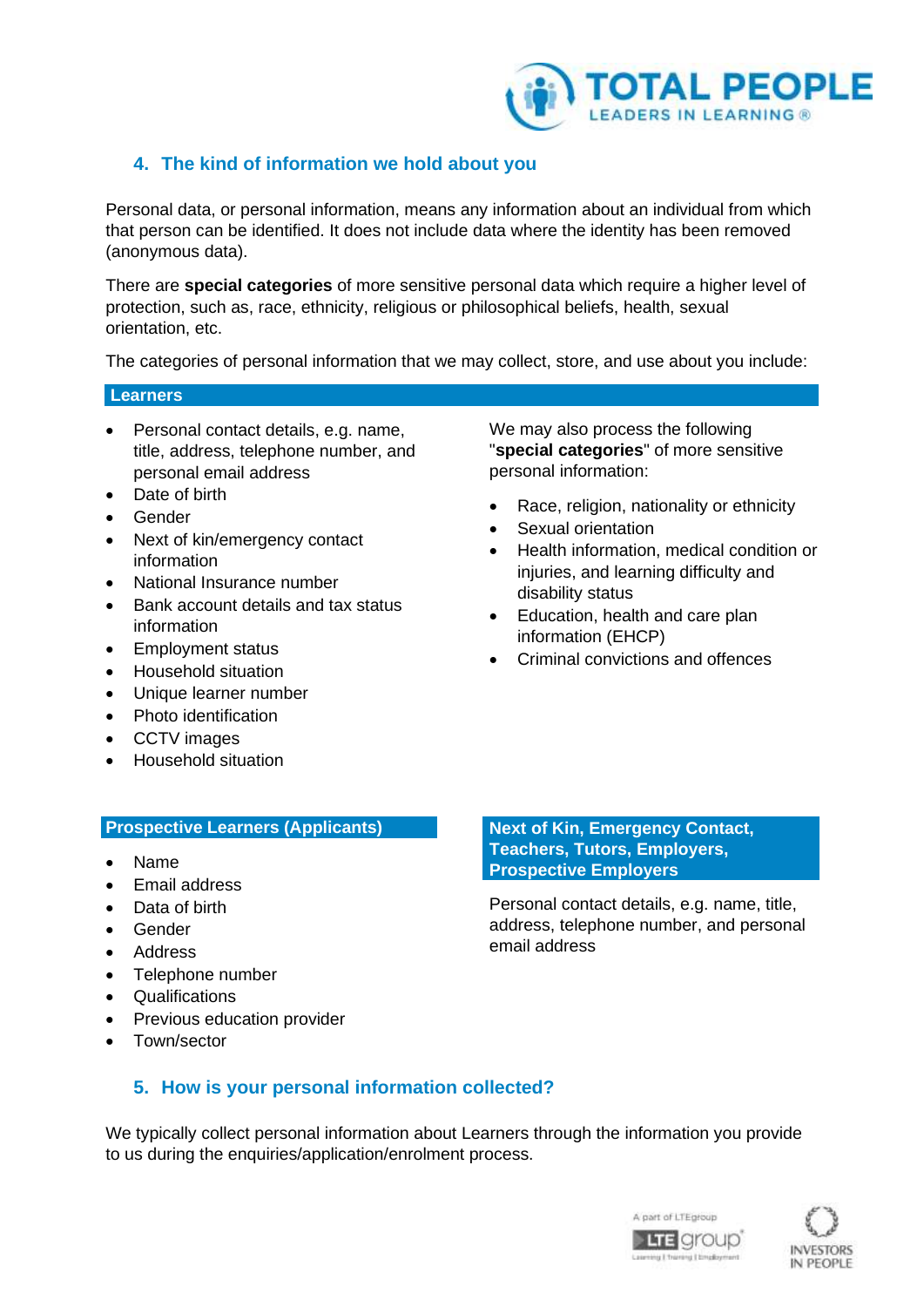

We may collect other additional personal information in the course of our relationship with you.

If you have an EHCP, we will collect this information from the Local Authority.

# **6. How will we use information about you**

Some of the below grounds for processing will overlap and there may be several grounds which justify our use of your personal information. We may process your personal information without your knowledge or consent where this is required or permitted by law.

In a small number of cases where other lawful bases do not apply, we will seek your *consent* to other uses of your personal data.

We may use your personal information as follows:

#### **Learners**

### **To deliver and administer your training programme and related services**

Our lawful basis for these activities is that the processing is necessary for the performance of a task (education), carried out in the *public interest*. It is also necessary for the purposes of taking steps prior to entering into a *contract* with you.

### **Equal opportunities monitoring**

Our lawful basis is to carry out our duties in the public interest. We collect this data to ensure meaningful equal opportunities monitoring and reporting. More information on equality and diversity can be found at: [https://www.ltegroup.co.uk/about-us/group](https://www.ltegroup.co.uk/about-us/group-publications/annual-publications/)[publications/annual-publications/](https://www.ltegroup.co.uk/about-us/group-publications/annual-publications/)

### **Information about criminal convictions**

We will only use information relating to criminal convictions where the law allows us to do so. This will usually be where such processing is necessary to carry out our obligations and provided we do so in line with our Data Protection Policy.

Our lawful basis for these activities may be:

- Necessary for compliance with a *legal obligation*
- Necessary for the performance of a *contract* to which you are a party, or in order to take steps at your

request prior to entering into a contract

Necessary for the purposes of *public interests*

We have in place an appropriate policy and safeguards which we are required by law to maintain when processing such data.

### **Complying with health and safety obligations**

This is necessary for us to comply with our *legal obligations*.

### **Research and planning purposes within the LTE Group (trading as The Manchester College)**

From time to time, as an education provider, we conduct research to help us improve our educational offer (such as seeking feedback from learners). We usually rely on *public task* as our lawful basis to do this, to help us improve our services in education and continuous improvement. In some cases, it may be that we've identified there may be a *legitimate interest* to carry out certain processing, otherwise we will always look to gain consent from individuals (such as for conducting telephone questionnaires with learners about their experience with us).



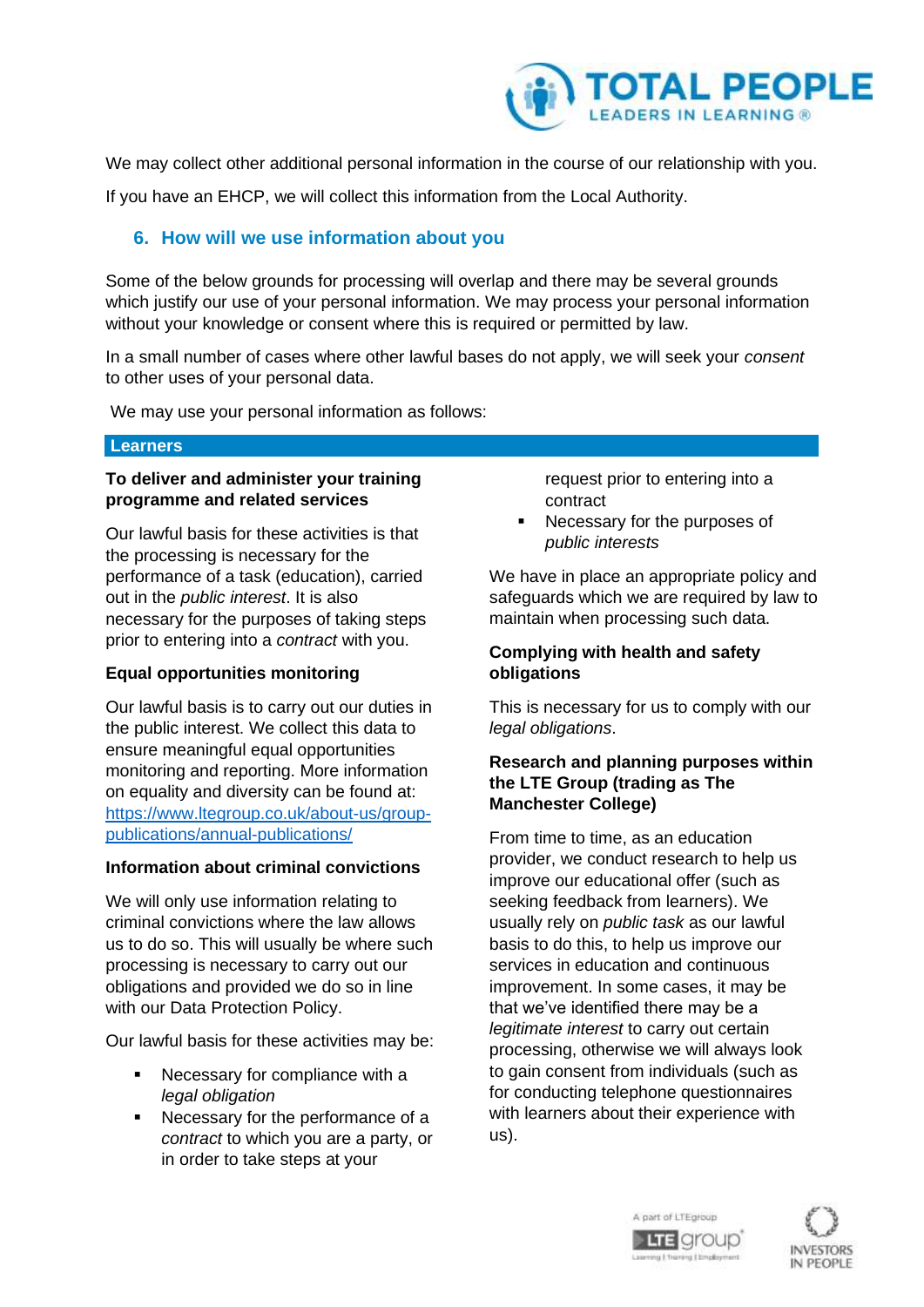### **Complaints**

If you make a complaint about our services, data will be shared internally as part of the investigation process. Our policy can be viewed at:

[https://www.totalpeople.co.uk/media/filer\\_p](https://www.totalpeople.co.uk/media/filer_public/06/76/0676cfdf-4002-47d0-bd1a-e0156ddb4d5a/tp-complaints-policy.pdf) [ublic/06/76/0676cfdf-4002-47d0-bd1a](https://www.totalpeople.co.uk/media/filer_public/06/76/0676cfdf-4002-47d0-bd1a-e0156ddb4d5a/tp-complaints-policy.pdf)[e0156ddb4d5a/tp-complaints-policy.pdf](https://www.totalpeople.co.uk/media/filer_public/06/76/0676cfdf-4002-47d0-bd1a-e0156ddb4d5a/tp-complaints-policy.pdf)

All information will be handled in accordance with data protection law, and only shared with members of staff who need to know as part of the complaint investigation process. You have the right to withdraw your consent to this at any time, however, this may impact the investigation process.

### **Emergencies**

We may also use your personal information, typically in an emergency, where this is necessary to protect your vital

#### **Prospective Learners (Applicants)**

### **To process your application for one of our training programmes**

Our lawful basis is that the processing is necessary for performance of a contract with you (to deliver and administer your education), or to take steps at your request prior to your enrolment in any programme or activity.

**Teacher, Tutor of Partner Organisations working in conjunction with Total People**

### **For project management purposes, including training programme(s) requirements**

Our lawful basis for these activities is that the processing is necessary for the performance of a task (education) carried out in the *public interest*.



interests, or someone else's vital interests. In a small number of cases, where other lawful bases do not apply, we will seek your consent to other uses of your personal data.

### **Other sharing agreements**

There may be occasions where you request us to use your personal information for a specific purpose, for example: disability services, marketing and promotional activity, disclosures to parents or other third parties at your request, etc. How we collect this *consent* will depend on the scope and context of the request. We will provide specific information to you at the appropriate time, explaining why we are seeking to collect this information, how we will use it, and how consent can be withdrawn.

### **Next of Kin, Emergency Contact**

#### **To contact you in an emergency**

We may use your personal information, typically in an emergency, where this is necessary to protect an individual's *vital interests*.

### **Employer at an organisation supporting the learner on a training programme**

### **For project management purposes, including training programme(s) requirements**

Our lawful basis for these activities is that the processing is necessary for the performance of a task (education) carried out in the *public interest,* It is also necessary for the purposes of taking steps prior to entering into a contract with you.

### **Complying with health and safety obligations**

This is necessary for us to comply with our *legal obligations*.



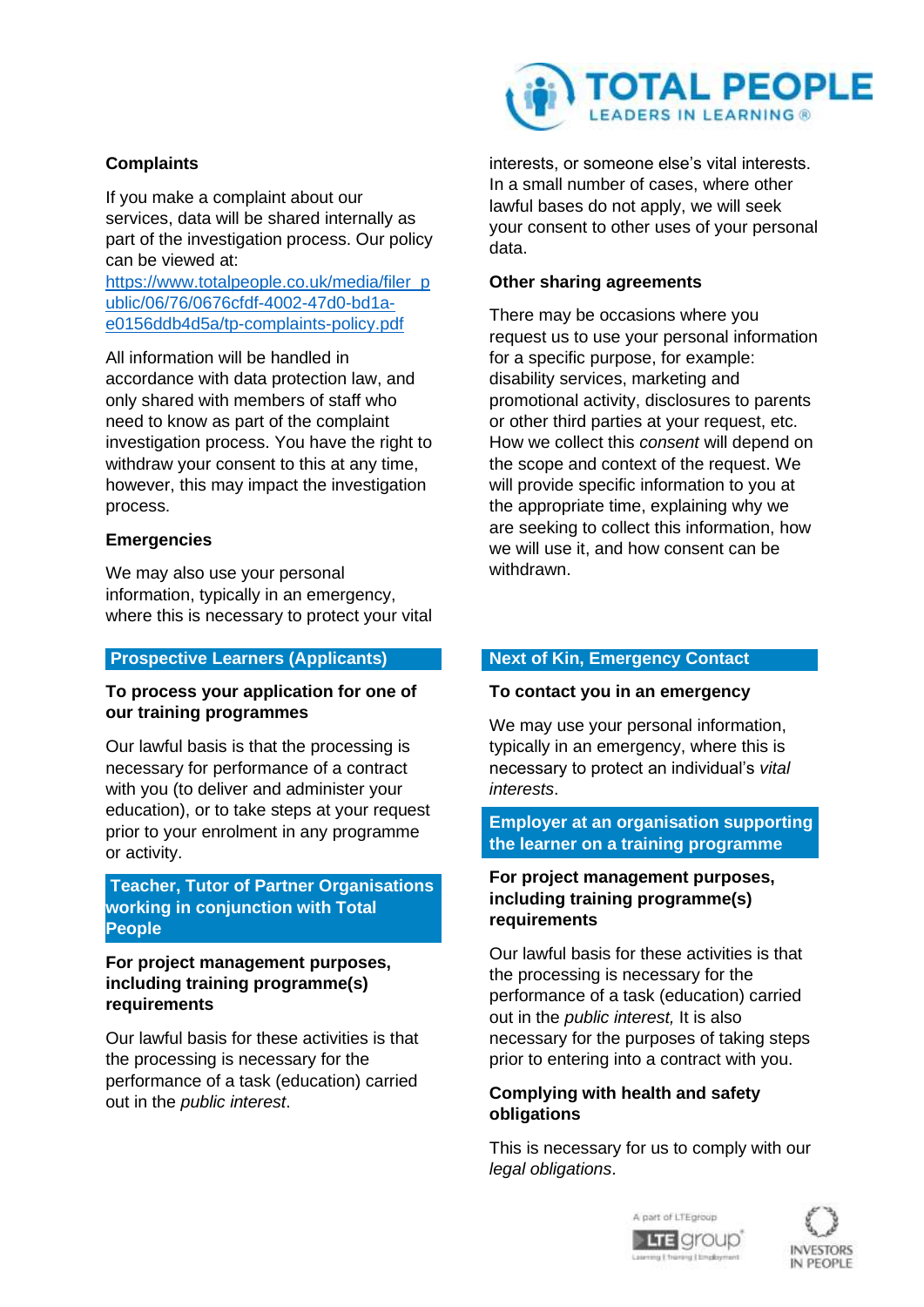

# **7. How we use special category personal data**

Special categories of personal data require higher levels of protection. We need to have further justification for collecting, storing, and using this type of data. Special category data includes racial or ethnic origin, political opinions, religious or philosophical beliefs, trade union membership information, genetic, biometric, and health data, and sex life or sexual orientation data. We will process special categories of personal data in accordance with the law, and typically in the following circumstances:

- ➢ The processing is necessary for reasons of substantial *public interest*, e.g. to monitor and promote equal opportunities, to prevent dishonesty, malpractice, improper conduct and other unlawful acts, to support individuals with a particular disability or medical condition, for the safeguarding of children and individuals at risk and to comply with immigration legislation
- ➢ In limited circumstances and with your explicit *consent*: we will provide you with full details for the information that we would like and the reason we need it, so that you can carefully consider whether you wish to *consent*, which you can withdraw at any time

The kinds of special category personal data we process are listed [above.](#page-1-0)

### Do we need your consent?

We do not need your consent to process your special category personal data where we are processing it for the following purposes, as these satisfy another legal justification:

- ➢ Where we need to carry out our *legal obligations*
- $\triangleright$  Where you have already made the data public
- ➢ Where it is necessary to protect your *vital interests,* or those of another person, and where you/they are physically or legally incapable of giving consent (e.g. in an emergency situation where health, wellbeing or welfare is at risk)
- ➢ Where processing is necessary for the establishment, exercise or defence of legal claim
- ➢ Where the processing is necessary in the *public inter*est for the purposes of protecting the public

In limited circumstances, we may approach you for your written consent to allow us to process certain particularly sensitive data. If we do so, we will provide you with full details of the information that we would like and the reason we need it, so that you can carefully consider whether you wish to consent.

# **8. If you fail to provide personal information**

If you fail to provide certain information when requested, we may not be able to provide access to our programmes, or we may be prevented from complying with our *legal obligations* (such as obtaining payment for services provided, or equal opportunities monitoring).

# **9. Change of purpose**

We will only use your personal information for the purposes for which we collected it, unless we reasonably consider that we need to use it for another reason and that reason is



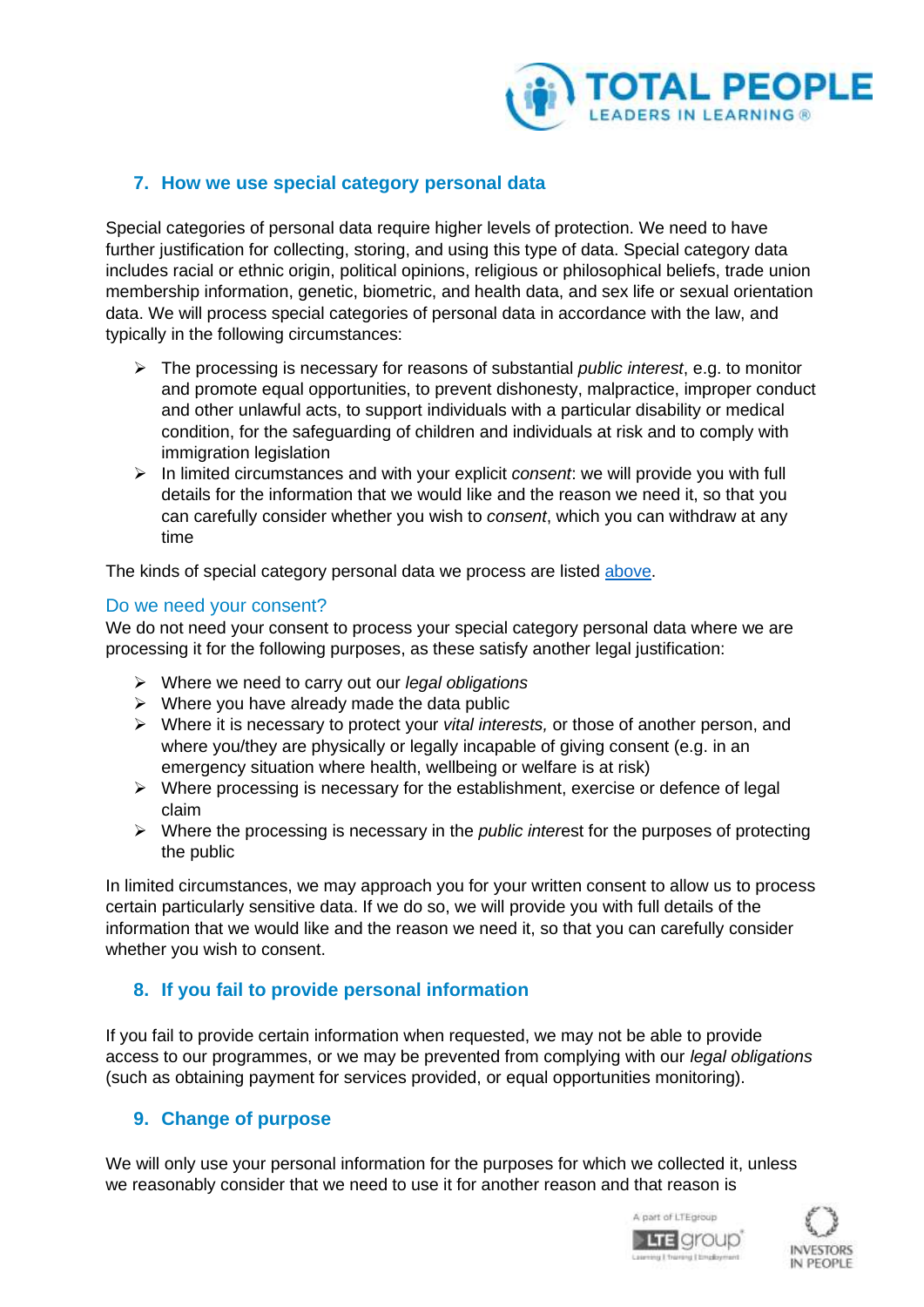

compatible with the original purpose. If we need to use your personal information for an unrelated purpose, we will notify you and we will explain the legal basis which allows us to do so.

Please note that we may process your personal information without your knowledge or consent, in compliance with the above rules, where this is required or permitted by law.

### **10.Automated decision-making**

Automated decision-making takes place when an electronic system uses personal information to make a decision without human intervention. We do not envisage that any decisions will be taken about you using automated means, however, we will notify you in writing if this position changes.

# **11.Data Sharing**

We may share your personal information with third parties that are essential to your learning experience, such as funding and qualification bodies, external verification providers and hosted technology solution providers. This will only be undertaken as part of the administration and management of our professional courses. A full register of who we may share your personal data with and why is available on request: [dpo@ltegroup.co.uk](mailto:dpo@ltegroup.co.uk)

All parties who we share data with are required to take appropriate security measures to protect your personal information, in line with our policies. We do not allow our third-party partners / service providers to use your personal data for their own purposes. We only permit them to process your personal data for specified purposes and in accordance with our instructions.

We may sometimes be obliged to disclose your personal information by law, such as by a regulator with appropriate power, or to otherwise comply with the law. In addition, information held by or for public bodies can be subject to freedom of information requests, however any information disclosed would not breach your privacy rights.

We will not transfer your data outside the European Union without first notifying you of our intentions and of the safeguards that apply to your data.

# **12.Photography and Videography**

From time to time, photographs and videos are taken on and off campus as part of college life and for marketing, educational and promotional purposes. These images could be used in print and digital media formats including, print publications, websites, e-marketing, poster banners, advertising, film, social media, and for teaching and research purposes, etc. We do this to help showcase the work we do as an education provider and to support what our learners are achieving.

When using images or recordings of people where individuals feature prominently and are clearly identifiable, a Consent Declaration must be signed. The consent form will be stored alongside the images for as long as the image/recording is retained.

We will not keep images/recordings for longer than necessary and they will not be used other than for their original purpose. You may withdraw your consent at any time and all images will



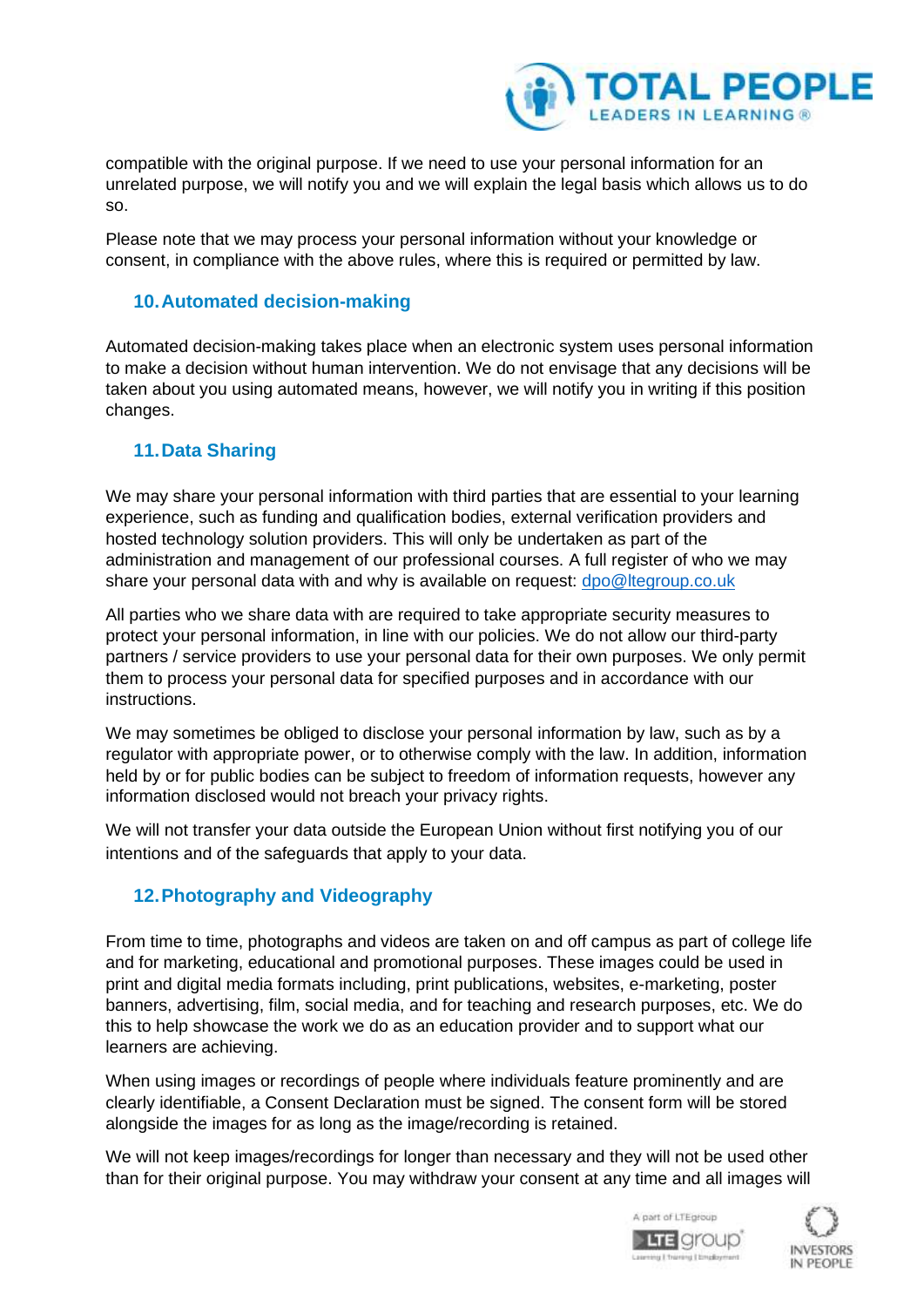

be removed from the College drive immediately, however, withdrawal of *consent* will only affect further processing and any published material will not be recalled.

Please note, any images used on websites can be viewed throughout the world and not just in the United Kingdom, and some overseas countries may not provide the same level of protection to the rights of individuals as the EU/UK legislation provides.

### When is a consent form not necessary?

A consent form is not necessary when there is a large group of people with no one standing out e.g. at an event. We will notify those in attendance that photography or filming will be taking place either verbally, or with clear and visible signage, and those who do not wish to be in a photograph or recording can opt out by contacting any member of college staff.

More information on how we use your images can be obtained from: [marketing@ltegroup.co.uk](mailto:marketing@ltegroup.co.uk)

# **13.CCTV**

We operate CCTV at our Metro House site in Macclesfield. Under the Data Protection Act, we are the 'data controller' for the images produced by the CCTV system. The CCTV systems are compliant with the requirements of the Data Protection Act. Signs are placed around campuses in order to inform staff, learners, visitors, and members of the public that CCTV is in operation.

The principal purposes of our CCTV system are as follows: crime prevention, campus security, health and safety - to assist in the investigation of suspected breaches of regulations by staff, learners or the general public. We seek to operate its CCTV system in a manner that is consistent with respect for the individual's privacy.

Cameras are not monitored, unless responding to an identified incident and are kept in a secure area. The cameras installed provide images that may be of suitable quality for the specified purposes for which they are installed, the images are retained for no longer than 7- 28 days from the date of recording. All images recorded by the CCTV System remain the property of the College. The monitoring, viewing of, recording of staff activities will be carried out in accordance with our CCTV Policy and Total People employment practices.

The **LTE Group CCTV Policy** is available on request: [dpo@ltegroup.co.uk](mailto:dpo@ltegroup.co.uk)

### **14.Data Security**

We have measures in place to help protect the security of your information.

• Where the infrastructure is in our direct control, we have put in place appropriate security measures to help prevent your personal information from being accidentally lost, used or accessed in an unauthorised way, altered or disclosed. In addition, we limit access to your personal information to those employees, agents, contractors and other third parties who have a legitimate need to know. They will only process your personal information on our instructions, and they are subject to a duty of confidentiality.



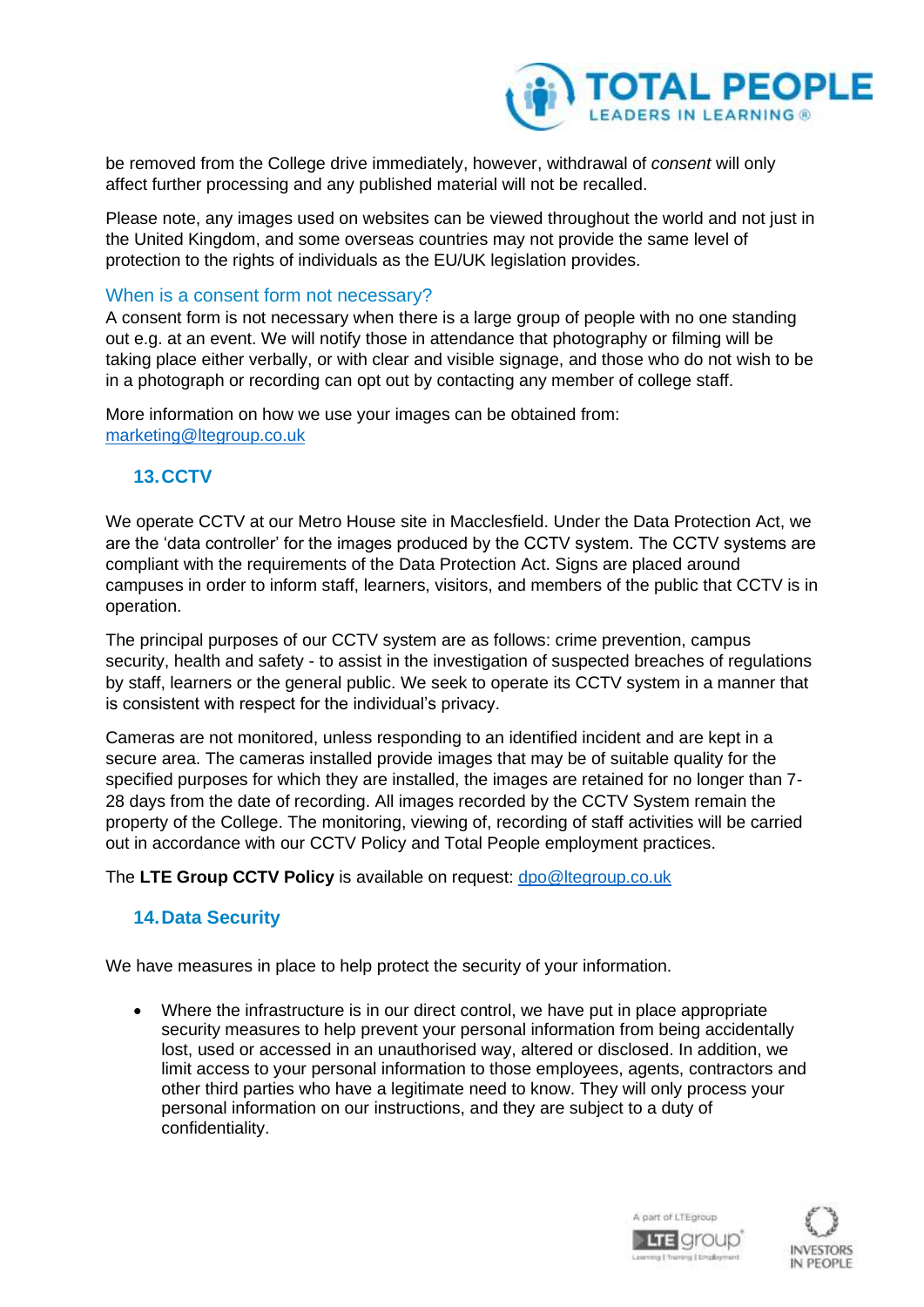

• We have put in place procedures to deal with any suspected data security breach and will notify you and any applicable regulator of a suspected breach, where we are legally required to do so.

It should be recognised that some learner data, including information contained in email or on some learner web applications, is held on cloud or web services provided and supported by external organisations. You must ensure you adopt secure working practices when using any IT system, network or application to communicate and sore information. This includes protecting your logon credentials and not sharing or allowing others to know or use these.

# **15.Data Retention**

# How long will you use my information for?

We will only retain your personal information for as long as is necessary to fulfil the purposes which we collected it for. Details of retention periods for your personal information are available in our **Records Management Policy** and **Data Retention Schedule** which is available on request from [dpo@ltegroup.co.uk](mailto:dpo@ltegroup.co.uk)

To determine the appropriate retention period for personal data, we consider the amount, nature, and sensitivity of the personal data, the potential risk of harm from unauthorised use or disclosure of your personal data, the purposes for which we process your personal data and whether we can achieve those purposes through other means, and the applicable legal requirements.

In some circumstances we may anonymise your personal information so that it can no longer be associated with you, in which case we may use such information without further notice to you.

Once we no longer require access to your personal information we will retain and securely destroy it in accordance with our data retention policy and applicable laws and regulations.

# **16.Your duty to inform us of changes**

It is important that the personal information we hold about you is accurate and current. Please keep us informed if your personal information changes.

# **17.Your individual rights in connection with personal data**

Under certain circumstances, by law, you have the right to:

### **Request access to your personal**

**information** (commonly known as a "data subject access request"). This enables you to receive a copy of the personal information we hold about you and to check that we are lawfully processing it.

**Request correction of the personal information** that we hold about you. This enables you to have any incomplete or

inaccurate information we hold about you corrected.

**Request erasure of your personal information**. This enables you to ask us to delete or remove personal information where there is no good reason for us continuing to process it. You also have the right to ask us to delete or remove your personal information where you have



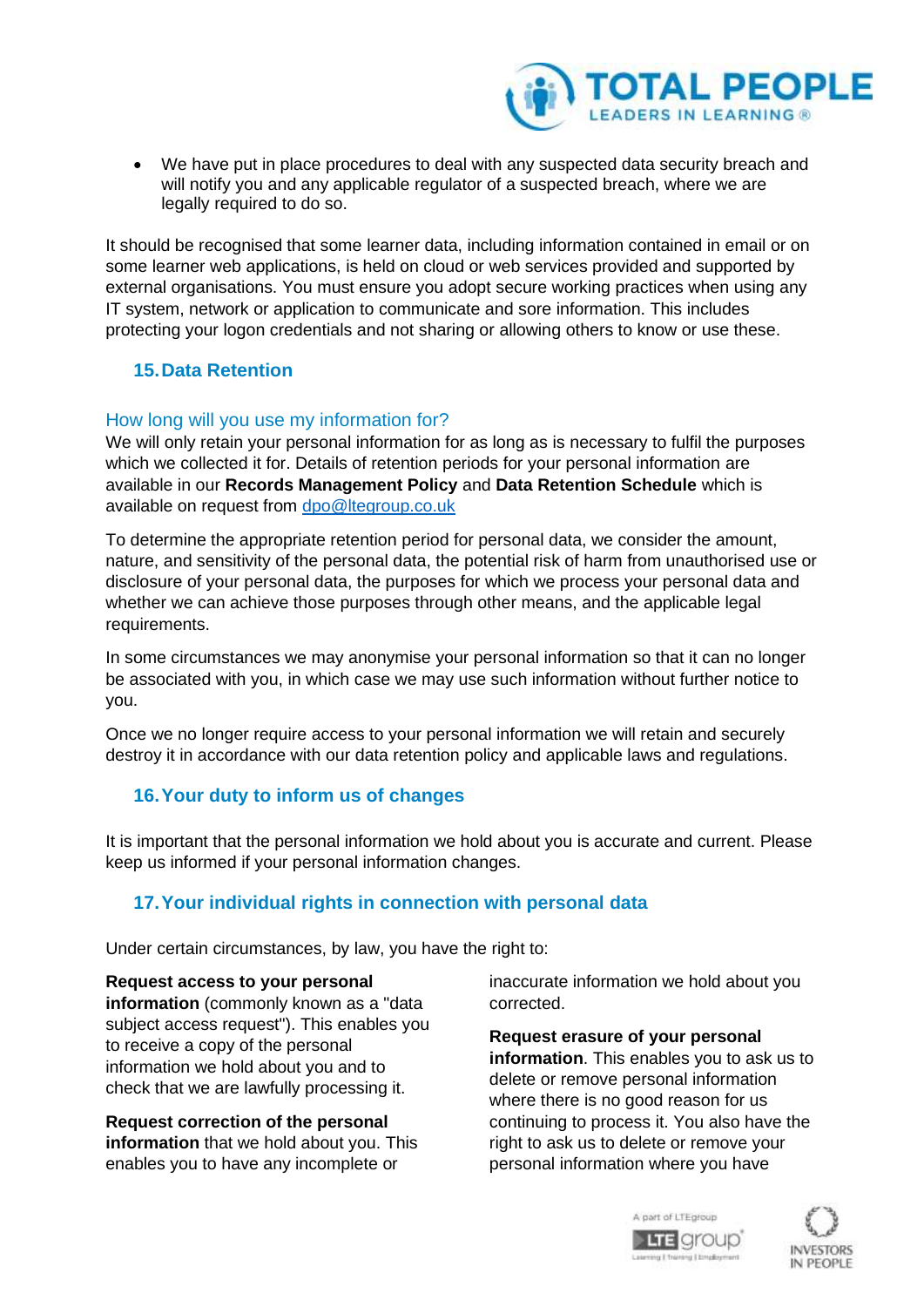exercised your right to object to processing (see below).

**Object to processing of your personal information** where we are relying on a legitimate interest (or those of a third party) and there is something about your particular situation which makes you want to object to processing on this ground.

### **Request the restriction of processing of your personal information**. This enables



you to ask us to suspend the processing of personal information about you, for example if you want us to establish its accuracy or the reason for processing it.

**Request the transfer of your personal information** to another party.

**Suspend processing of your personal information**, for example if you want us to establish the accuracy of the data we are processing.

Please be aware that these rights are subject to certain conditions and exceptions, as set out in UK data protection law.

If you wish to invoke any of the above rights please contact us via email: [dpo@ltegroup.co.uk](mailto:dpo@ltegroup.co.uk)

### No fee usually required

You will not have to pay a fee to access your personal information (or to exercise any of the other rights). However, we may charge a reasonable fee if your request for access is clearly unfounded or excessive. Alternatively, we may refuse to comply with the request in such circumstances.

### What we may need from you

We may need to request specific information from you to help us confirm your identity and ensure your right to access the information (or to exercise any of your other rights). This is another appropriate security measure to ensure that personal information is not disclosed to any person who has no right to receive it.

Further guidance on your rights is available from the Information Commissioner's Office [\(https://ico.org.uk/\)](https://ico.org.uk/). You have the right to complain to the Information Commissioner's Office at<https://ico.org.uk/concerns> if you have any concerns in respect of our handling of your personal information.

### **18.If you are unhappy with how we have handled your data**

If you are unhappy with how we have handled your data, you may lodge a formal complaint with the following department:

The Company Secretary & General Counsel Executive Suite LTE Group Ashton Old Road **Manchester** M11 2WH

[dpo@ltegroup.co.uk](mailto:dpo@ltegroup.co.uk)

If you do not wish to discuss this with us, or you are unhappy with our response, you also have the right to lodge a complaint with a supervisory authority, the Information Commissioner's Office (ICO). This can be done through live chat on the ICO website, or via the telephone:

[www.ico.org.uk/livechat](http://www.ico.org.uk/livechat) 

0303 123 1113

More information on the ICO's complaint procedure can be accessed at: <https://ico.org.uk/make-a-complaint/>